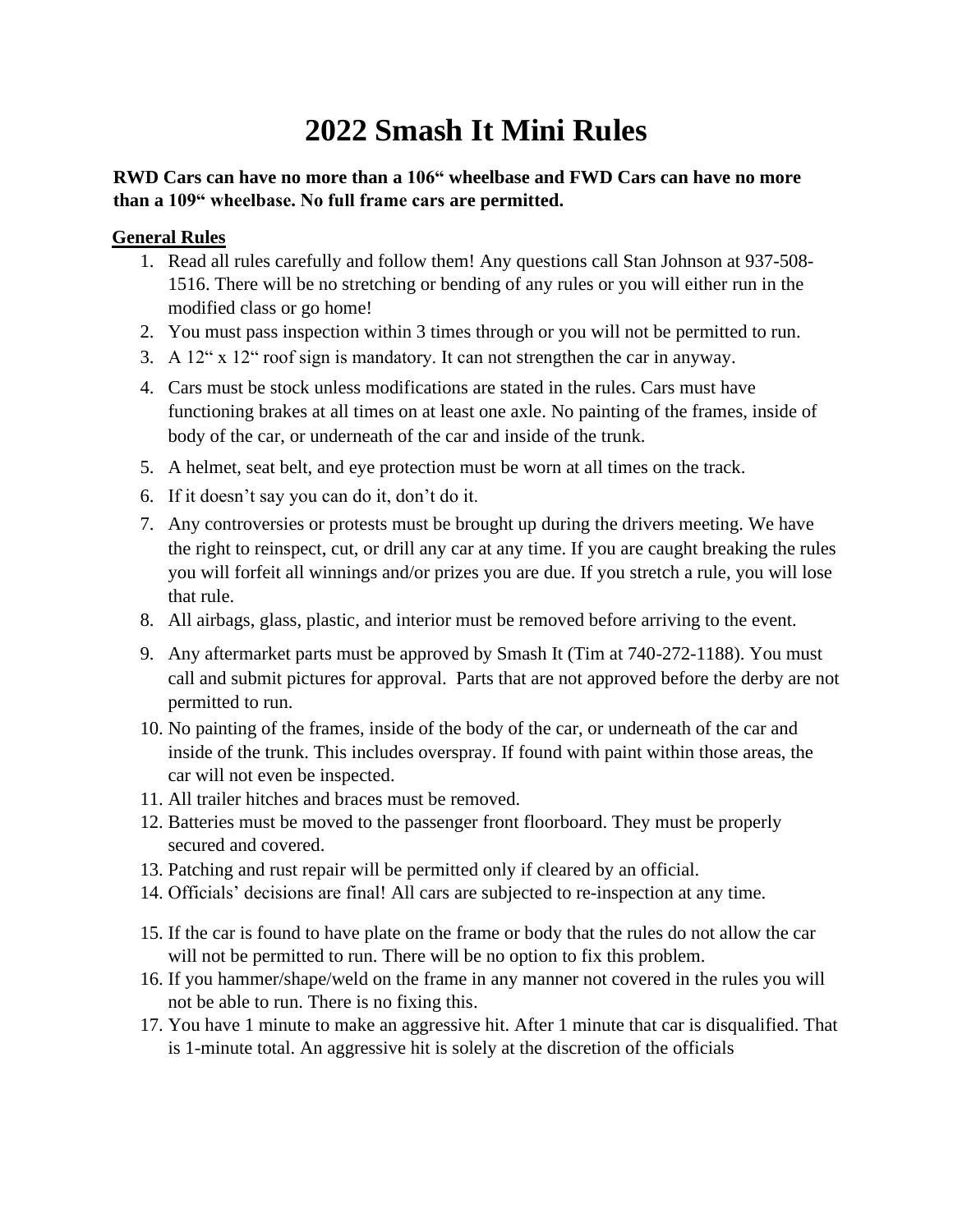- 18. You are not permitted to hit anyone in the driver's door. If you do, you are disqualified. If you use your driver's door to take advantage of this rule, the car that hit you is not disqualified.
- 19. You may not get out of your car for any reason during the heat until you are out.
- 20. You are only permitted to have 1 fire in your car. This will result in a disqualification.
- 21. No sandbagging, teaming, or holding. Any of these will result in a disqualification. You can not pin to win.

## **BODY**

- 1. The doors may be welded all the way around on outside of the body only with 1/4": x 3" wide strapping. No excessive overlapping of the strapping is permitted. A door skin from seam to seam on the driver's door may be added for safety.
- 2. Deck lids and tailgates may be welded with a 5" on 5" off rule using 1/4" x 3" wide pieces of steel or #9 wire or banding in 8 spots. The deck lid and tailgate must be in the original location. Deck lids may be folded down in the trunk. Trunk lids may be dipped along with the speaker deck. Deck lids can be dipped a maximum of 12". This will be measured off of the rear quarter panels. The speaker deck can be removed, but the trunk lid can only be welded to the quarter panels and taillight assembly. Nothing may be welded inside of the trunk. Deck lids must be factory for the make and model of the car.
- 3. The hood may be #9 wired in 8 places or bolted in 6 places. The bolts may be 5/8" in diameter. The front 2 body mounts may extend through the core support and be used as the front 2 of the 6 hood bolts. You can use a maximum of 1" all thread but you can not sleeve the all thread with anything from the bottom of the core support and above. A 12" hole minimum must be in the hood.
- 4. No interior body seam welding is permitted. Doors can be welded on the outside of the body only. On preran cars, the doors may be repaired back to stock. Rust repair is limited to floorboards and roofs only.
- 5. You may have a window bar or wire in the windshield area. It can be no thicker than 3/8" and no wider than 3". You may use 2" x 2" pipe but it can not be solid.

Front Window Bar

- a Option #1: The front window bar can go from the top of the windshield to the bottom of the windshield area sheet metal to sheet metal. It may be welded 6" to the top and bottom of the window area.
- b Option # 2: The front window bar can attach to the roll over bar down to the front cage bar. The window bar can not go past the front cage bar.

#### Rear Window Bar

c Option #1: The rear window bar may be welded 6" on top of the window area and be welded to the floor directly above the rear axle with a maximum of 4" x 4" plate on the floor.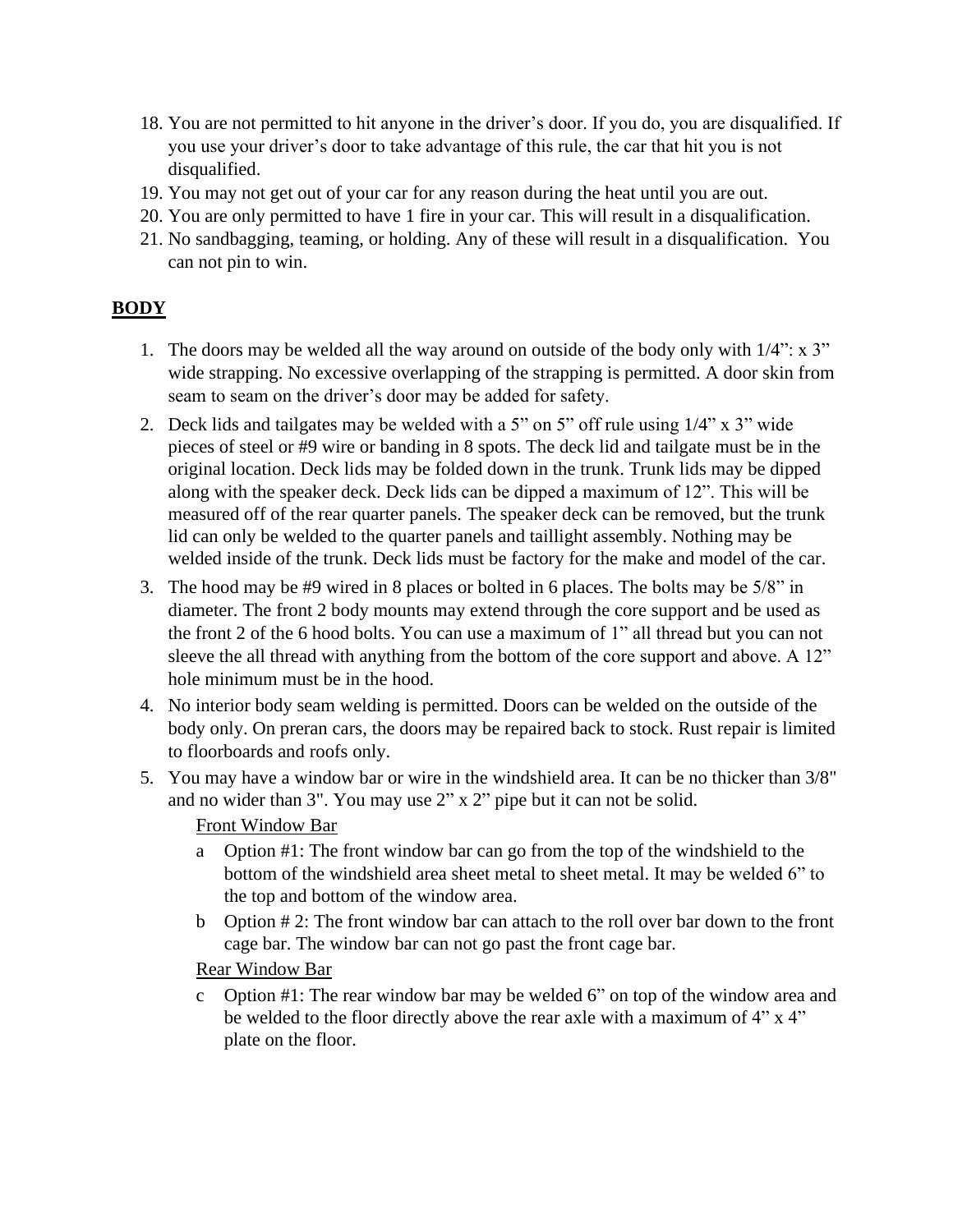- d Option #2: The rear window bar may be welded 6" to the top of the window area and be welded to the speaker deck/front of the trunk lid with a maximum of 4" x 4" plate. The rear window bar must have a 1" gap from any cage components.
- 6. Hoods must be open for inspection. You must have a 12" x 12" hole over the carburetor.
- 7. Cars may not be smashed flat if the cars are tucked. The rear quarter panels must stay the factory height. Deck lids must be in the factory location above the rain channels. This will be measured a maximum of a 12" dip.
- 8. You can add a piece of angle (4" x 4" x 1/4" max) to the top of the core support but it can be no longer than 1" wider than the radiator. No other metal is permitted on the core support. No other metal is permitted to be welded to the core support.
- 9. The original gas tank must be removed and replaced with a boat tank or fuel cell. It must be moved inside of the car behind the driver's seat but no further back than the rear axle. No stock fuel tanks are permitted inside of the car.
- 10. Batteries must be moved to the passenger side floorboard and securely fastened.
- 11. Aftermarket pedals, shifters and transmission coolers are permitted but can not strengthen the car in any way.

## **CAGE**

- 1. You may have a 4-point cage surrounding the driver's compartment with a roll over bar. Bars must be a maximum of 6" in diameter and must be sheet metal to sheet metal only. The dash bar must be 5" away from all sheet metal. The bar behind the seat can sit no further back than 12" from the rear of the driver's seat and must be at least 5" off the floor measured from the highest part of the floor/driveshaft tunnel. You may use a rollover bar from the front side of the roll bar across the roof down to the dash bar. This may not connect to sheet metal. Door bars may be no farther forward than the firewall and extend into the rear doors. On 4 door cars, they must stop 2" from the back of the door. On 2 door cars, they must stop 3" from the rear wheel well on the body. The rear of these bars must be free floating and may not attach to the body.
- 2. No angling of roll over bars is permitted.
- 3. You may have gussets in the cage at the corners. They must be within 6" of the corners of the bars only. No other gussets are permitted.
- 4. You may use 2 down legs to the frame from the rear bar down to the frame. These must run straight down. No angling of the down legs is permitted.
- 5. You may use a floating gas tank protector that comes off of the back bar but it can not be wider than 24". The gas tank protector or holder may go all the way back to the sheet metal. The gas tank protector must stop at the sheet metal in front of the rear axle and where the rear seat meet. If you are using a gas tank protector, the tank must be mounted in the protector. The gas tank protector can not extend past the rear window bar.
- 6. A center bar from the rear seat bar to the dash bar is permitted. You may use a bar from the roll over bar on the roof across the front roof down to the dash bar. Door bars may not extend farther forward than the firewall.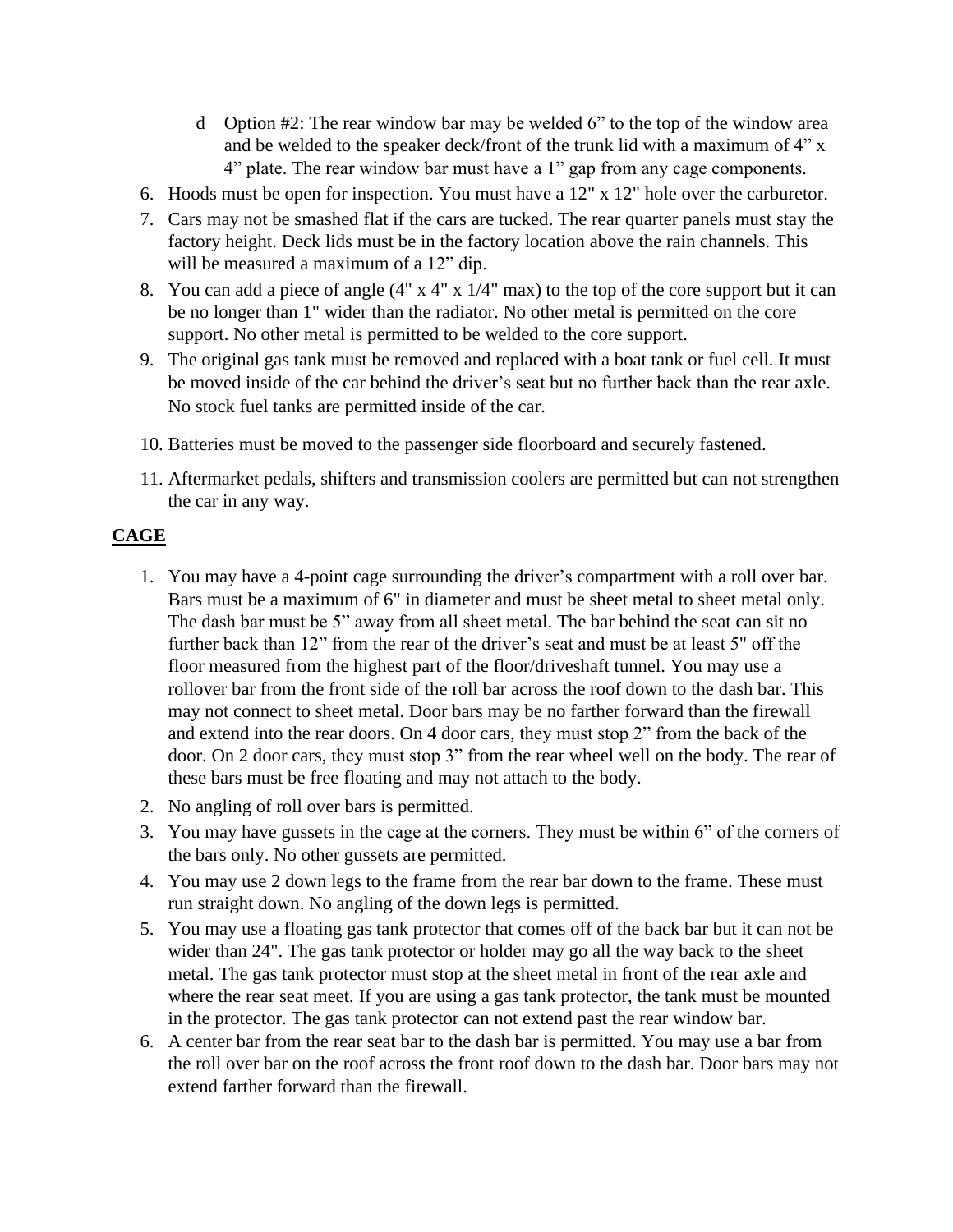#### **FRAME**

- 1. Trailer hitches and braces must be removed. No plating, pinning, heat treating, stuffing of the frame of any kind is permitted. Do not paint the frame. No welds on the frame or Kmember may exceed a single pass. No weave passes or building the weld up is permitted.
- 2. No frame creasing or hammering is permitted. You can notch or crease the rear frame. This is to help the rear of the car roll not to strengthen the frame. Frame welding is limited to the front and rear bumper areas. You may do one of the following but not both: you can weld 1 seam per side on the body from firewall forward or 1 seam per side on the K-member with no metal added. The front frame may be shortened to the front side of the core support. The core support must remain in the stock location.
- 3. If a frame section needs to be replaced or repaired (rust) you must call first. On pre-ran cars, if the frame is shortened in the rear and bumper replaced the bumper shocks may not be located closer than 6" from the hump plate.
- 4. Angles for the cross member can not be longer than 5" and must be within 12" from the factory location.
- 5. For coil sprung cars, you may use a hump plate. They may be 1/4" x 6" x 16" centered in the hump. They will be measured from the top center of the hump and must start no lower than the center of the frame. Hump plates must be at least 2" from the rear end housing. On leaf spring cars, you may use a  $1/4$ " x 6" x 10" hump plate to be measured the same way. These hump plates may contour the frame or run straight across.
- 6. You may clip pre-ran cars with a single butt weld with no metal added. You must use the same make and model of the frame. All factory holes in the frame must remain open. No welding these holes shut is permitted. To clip a car, you must call to get approval. cross hump. Hump plates must remain flat plate. No bending of this over the top or bottom of the frame.
- 7. Front mounting points on K-members may be welded to the body of the car. No more than a 3" welded area per side is permitted. They may be bolted solid.
- 8. The sway bar and bracket may be welded to the frame. This must be in the stock location and configuration and must only be welded to the bottom of the frame.

#### **BUMPERS**

- 1. Homemade and Chrysler pointy bumpers are permitted. They must be no bigger than 8½" at any point. No sharp or excessive points are permitted. This will be measured with a fixture. Bumpers that are larger will not run. No exceptions. There will not be a tolerance for the 8½" measurement. If using a factory bumper, it may be loaded or stuffed full.
- 2. Bumpers may be no lower than 14" and no higher than 20" to the bottom of the bumper. This will be strictly enforced. Bumper seams may be welded. Metal may be added to the bumper. This must be done on the inside of the front bumper only. Rear bumpers may be seam welded but no metal may be added to the rear bumper.
- 3. Bumper shocks and bumper brackets may be welded to the frame. Bumper brackets and/or shocks must be no longer than 12" in length and welded to the inside or outside of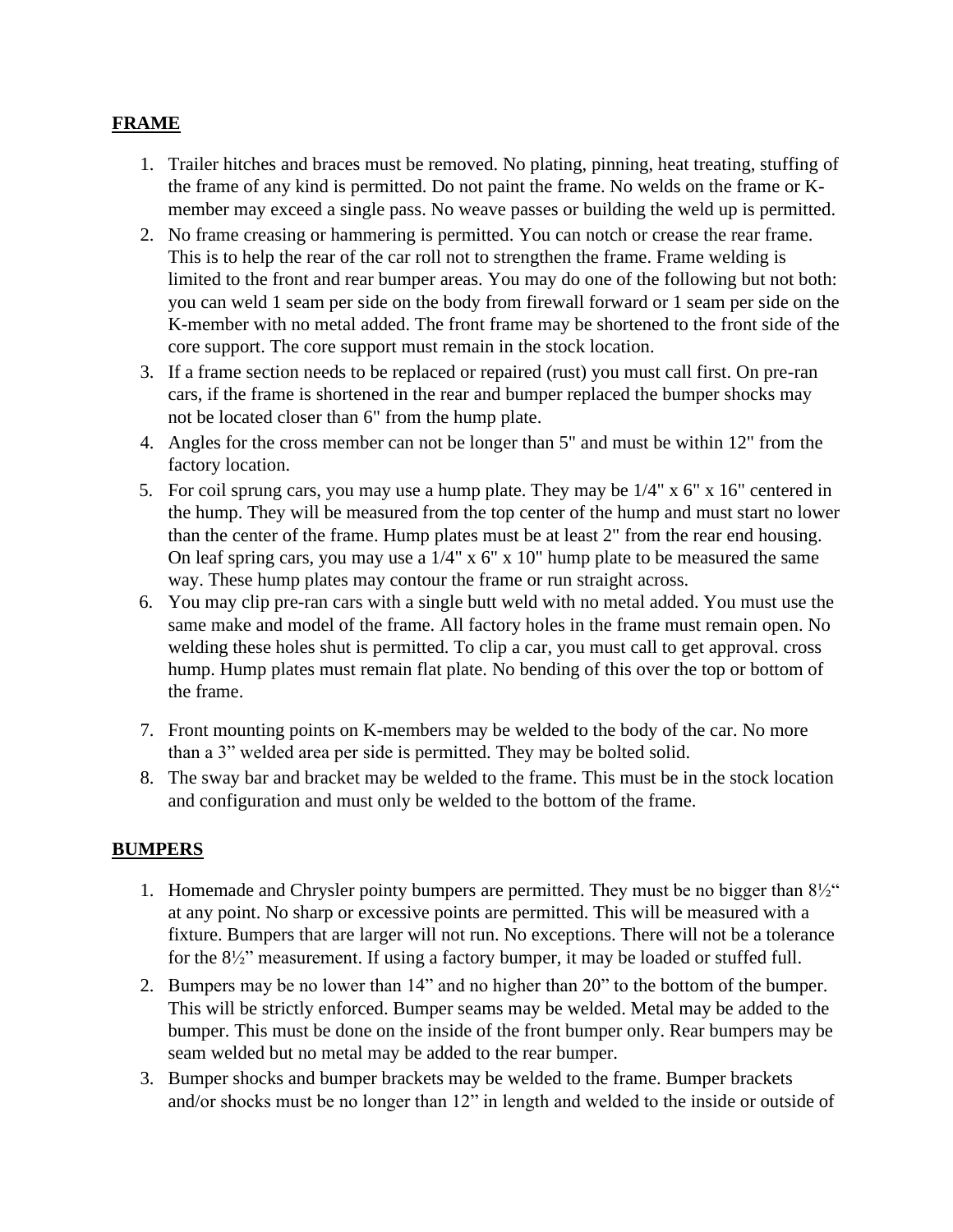the frame. If it is welded to the outside of the frame, they must be on the side towards the outside of car. The rear bumper shocks must be mounted in the factory configuration (no angling up through the trunk floor). They will be measured from the back side of the bumper back. You can hard nose the front bumper. You may use a  $2$ " x 6" x  $1/4$ " plate to weld the bumper to the frame (2 per mounting point). These plates must be on the side of the frame. They are not permitted on the top or bottom of the frame. You may weld the shock to the frame. Factory bumper shocks can only be 12" from the end of the frame and may not be moved back on the frame. You may use 2"x 2" x 12" long square tubing for shocks.

## **ENGINE, TRANSMISSION, & DRIVETRAIN**

- 1. No chains on the engine are permitted. Solid or aftermarket mounts are permitted.
- 2. Only 4 and 6 cylinder engines are permitted. Distributor protectors are permitted but nothing that attaches to the engine can be wider than the stacks (Ex: distributor protector, engine cradles, etc.) or be used to strengthen the car. The engine cradle must have a 1" gap from the body and subframe of the car. It must be mounted in the car with the mounts in the factory mounting areas.
- 3. The oil pan and transmission pan may be plated. The plate used may be only 1" wider than the pan they are welded to. They may not connect in any way.
- 4. No steel bell housings are permitted.
- 5. You may use a transmission brace. These may not strengthen car in any way and must be approved by Smash It (Tim).

#### **SUSPENSION**

- 1. You may modify the tie rods. Valve stem protectors are permitted. A-arms must remain in the stock configuration. Any tires are permitted. Rear trailing arms may be homemade but no bigger than 2" x 2" square tubing or pipe.
- 2. Upper A-arms may be welded down with a 1/4" x 2" x 2" piece of steel on the front and back side of the upper A-arm and you may plug weld the center of the A-arm. Lower Aarms may not be welded. Cars do not have to bounce. Solid suspension is permitted. The coil springs in the rear may be welded, wired, or chained to the rear end.
- 3. Rear end protectors may be used but may not be used to strengthen car in any way. Leaf spring cars may replace broken springs with factory 1/4" leaf springs only. No more than 5 springs are permitted, and they must have a 2" stagger and be mounted in factory location. You can not change coil spring to leaf spring set ups.
- 4. The idler arm must be bolted factory to the frame. No bolts will be permitted all the way through the frame. The sway bar may be welded to the bottom of the frame in the factory location. You may use a  $1\frac{1}{2}$  " x 4" bracket or a 2" x 2" square tubing or pipe to weld to the sway bar to attach to the frame. You can not move the sway bar. They must mount in the factory location.